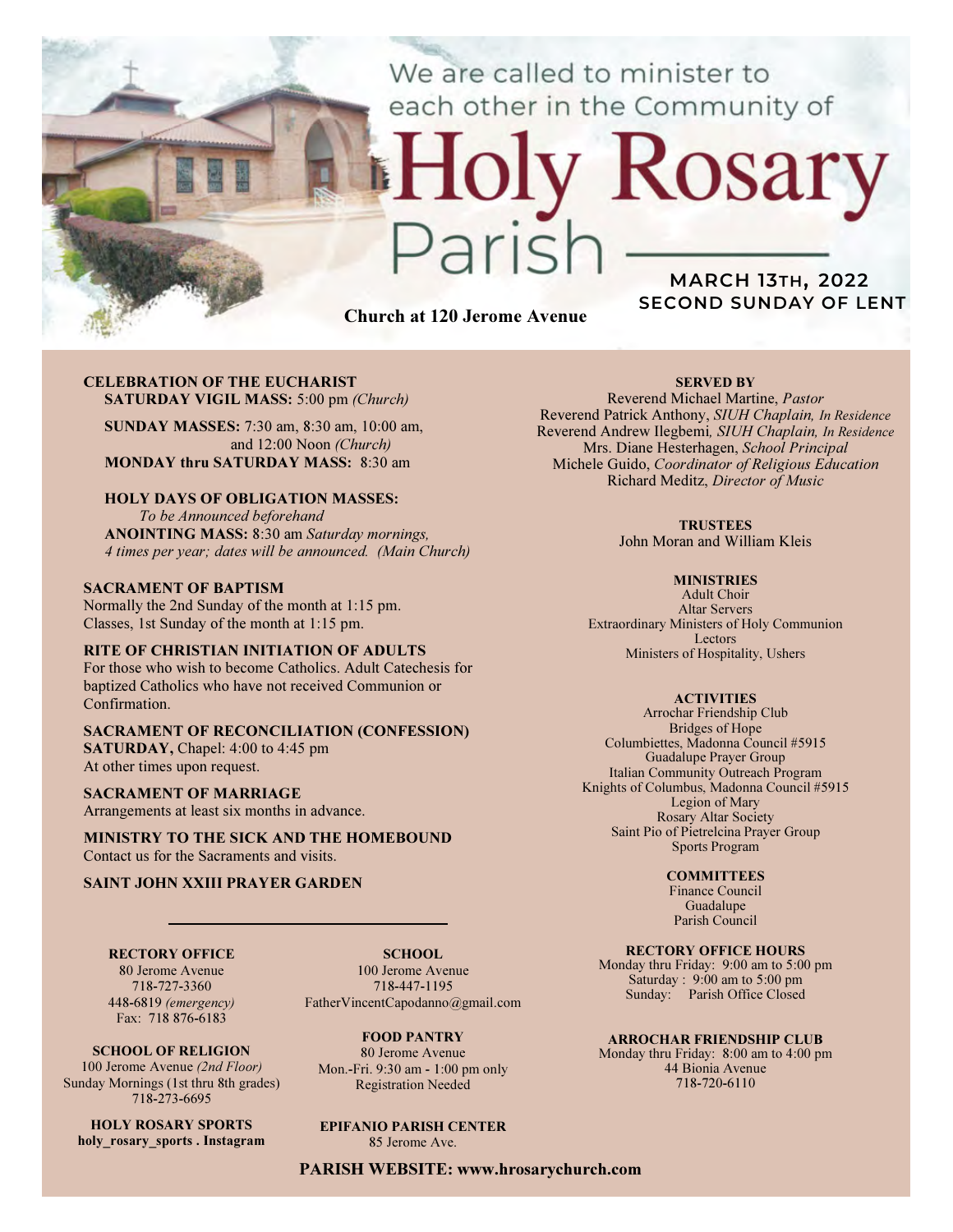

SUNDAY, March 13, 2022 Daylight Saving Time Has Begun. Clocks should Be Set Ahead One Hour. CCD Classes today. Children attend the 8:30 am Mass followed by their class. Any question regarding the CCD Program, please leave a message for Ms Guido at 718-273-6695

MONDAY, March 14, 2022 7:00 pm - Legion of Mary, Parish Center, Rooms 2 & 3 7:30 pm - Padre Pio Prayer Group, Church Refreshments following, with a modest raffle prize

TUESDAY, March 15, 2022 7:00 pm - Spanish Prayer Group, Church 7:30 pm - Rosary Altar Society, Parish Center Rooms 2 & 3

WEDNESDAY, March 16, 2022 6:00 pm - Wedding Rehearsal, Church

THURSDAY, MARCH 17, 2022 - St. Patrick's Day 7:30 pm - Columbiettes Social, Parish Center, Rooms 2 & 3

FRIDAY, March 18, 2022 7:30 pm - Stations of the Cross & Benediction, Church 8:00 pm - St. Joseph Mass with Knights of Columbus

SATURDAY, March 19, 2022 - St. Joseph's 10:00 am - Noon - Communion Retreat, Parish Center 3:00 pm - Wedding, Church 4:00 - 4:45 pm - Confessions, Daily Mass Chapel

SUNDAY, March 20, 2022 CCD Classes today. Children attend the 8:30 am Mass followed by their class. Any question regarding the CCD Program, please leave a message for Ms Guido at 718-273-6695

## STATIONS OF THE CROSS

Stations of the Cross and Benediction of the Blessed Sacrament will be held on Friday evenings in Lent at 7:30 pm. Families with children are welcome. All are encouraged to attend.





The Cardinal's Appeal is underway now in our Parish. Our goal is \$55,000. To date \$7,105 has been pledged from 30 gifts. This is 13% of our goal.

## MEMORIAL MASSES

 Due to the shortage of priests at Holy Rosary, we are unable to accept separate, private memorial masses on the anniversary of death any longer.

 Please reserve a Mass, shared or otherwise, for your deceased loved one upon the opening of the Mass Book each year.



## EASTER FLOWERS

Parishioners on our envelope System will find an Easter Flower Donations Envelope in the packet of March envelopes mailed home to you. Additional envelopes are available in the Narthex.

Your generosity will help beautify our Altar during the Easter season.

## LENTEN GUIDELINES

During the Season of Lent, our Church recommends that all the Faithful reflect a spirit of penance in their daily life through performing acts of fast and abstinence.

**FASTING** requires that only one full meal be taken per day. Two other smaller meals may be taken during the day to maintain physical strength, but these two meals together should not equal a full meal in quantity. Fasting obliges all those who have reached the age of 18 and continues to oblige until age 59. Those not specifically obliged to fast are encouraged to join in the discipline of fasting to the extent that they are able.

**ABSTINENCE** prohibits individuals from eating meat. Abstinence obliges all those who have reached the age of 14 and above. Children and adolescents should be encouraged to join in this discipline to the extent that they are able. ASH WEDNESDAY AND GOOD FRIDAY

> Are days of fast and abstinence. FRIDAYS in Lent are days of abstinence. Please cut out and save for future reference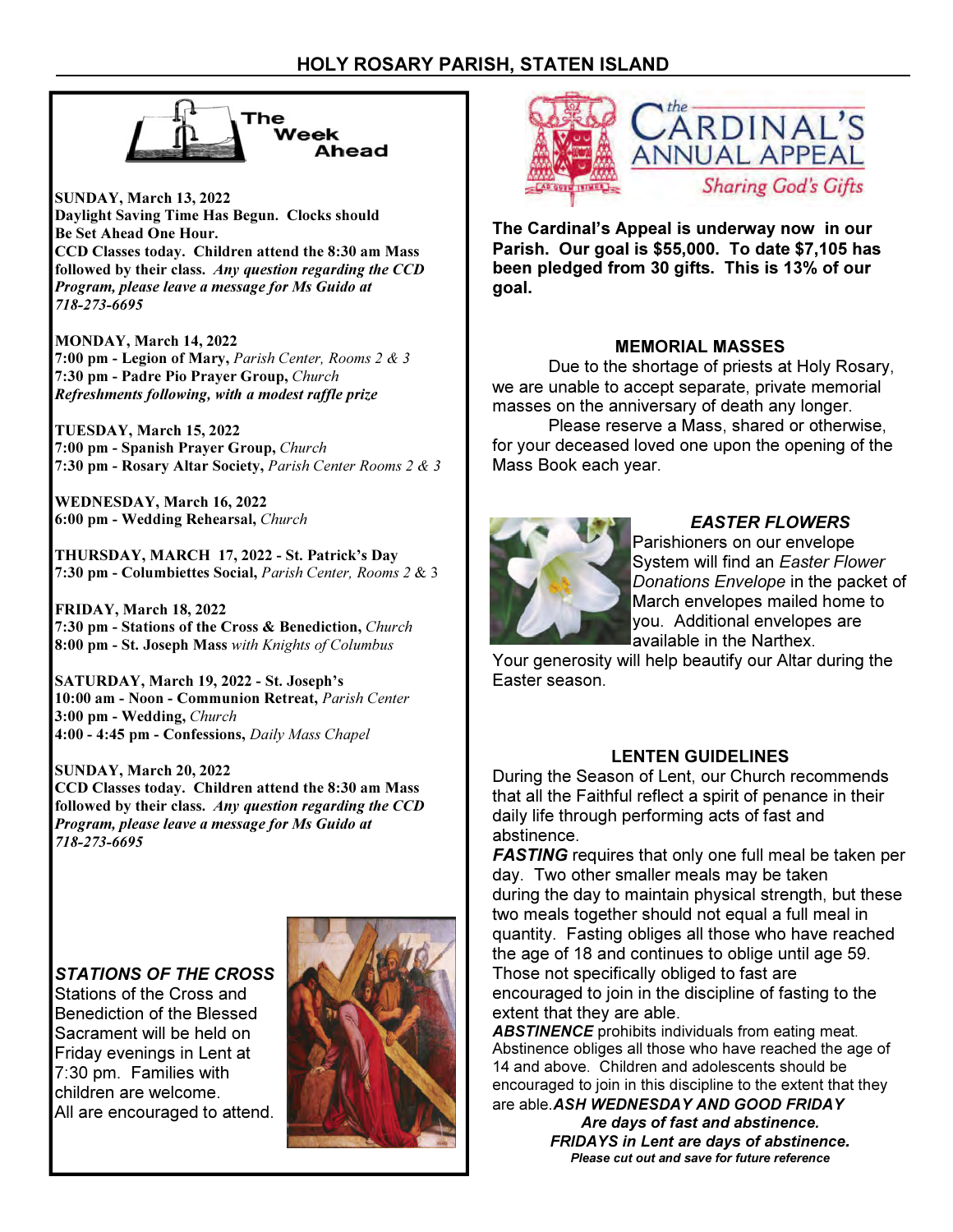## SPONSOR CERTIFICATES

Sponsor Certificates are often required before one can serve as a Godparent for the Sacrament of Baptism or as a Sponsor for the Sacrament Confirmation. In order to receive a Sponsor Certificate from Holy Rosary, one needs to be a Registered Parishioner of the Parish, have received the Sacraments of Baptism, Confirmation and Eucharist, must be over 14 years of age and if married, must be in a valid Church marriage (have been married in the presence of a priest/deacon and two witnesses).

Sponsor Certificates may be obtained only AFTER any of the Sunday Masses.

The PERSON REQUIRING THE CERTIFICATE MUST see the Priest AFTER ATTENDING THE MASS and request one.

## DON'T FORGET TO GET YOUR SUPER 50/50 RAFFLE FOR THE MONTH OF MARCH! The Winner will be Drawn the Last Day of the Month & the winning amount will be printed in the Bulletin A Reminder that the Donation is \$5.00

 You will find a yellow envelope for this Raffle in the packet mailed home to you. If you want to enter more than once, additional envelopes are available in the Hospitality Room. Drop the envelope in the Collection Basket or Bring to the Rectory. You may fill out as many envelopes as you like. Send in your envelopes now for March and let's start to build up the jackpot! The February winner received \$180,



## WEDDING BANNS

III Giacomo Montuori & Nicole Lo Monaco



## BAPTISM

Baptisms will be celebrated on the SECOND SUNDAY of the month at 1:15 pm. Baptismal Classes will be held on the FIRST **SUNDAY** of the month at 1:15 pm.

HOLY ROSARY SPORTS

Holy Rosary Sports has a new Instagram account where you can reach us for Registration and other information. Please check us out below! holy rosary sports

The required Baptismal Class for the parents/Godparents may be taken at another local parish with the permission of the pastor of that parish. A letter attesting that the class has been attended must be brought back to Holy Rosary along with any required sponsor certificates for the Godparents.

 Private Baptisms cannot be accommodated due to the shortage of priests in the Parish. An exception will be made if the family brings their own priest or deacon to perform the ceremony.

 Please call the Rectory to make arrangements for the Baptism and to fill out the necessary paperwork.

# AND IN ALL THINGS GIVE THANKS

| March 6, 2022 Adult Collection                       | \$8,524.00 |
|------------------------------------------------------|------------|
| <b>March 6, 2022 Children's Collection</b>           | \$170.00   |
| March 7, 2021 Adult Collection                       | \$5,095.00 |
| <b>March 7, 2021 Children's Collection</b>           | \$31.00    |
| This Week's On Line Giving by 25 users               | \$1,413.00 |
| Our Weekly Parish Operating Expenses are \$18,298.00 |            |